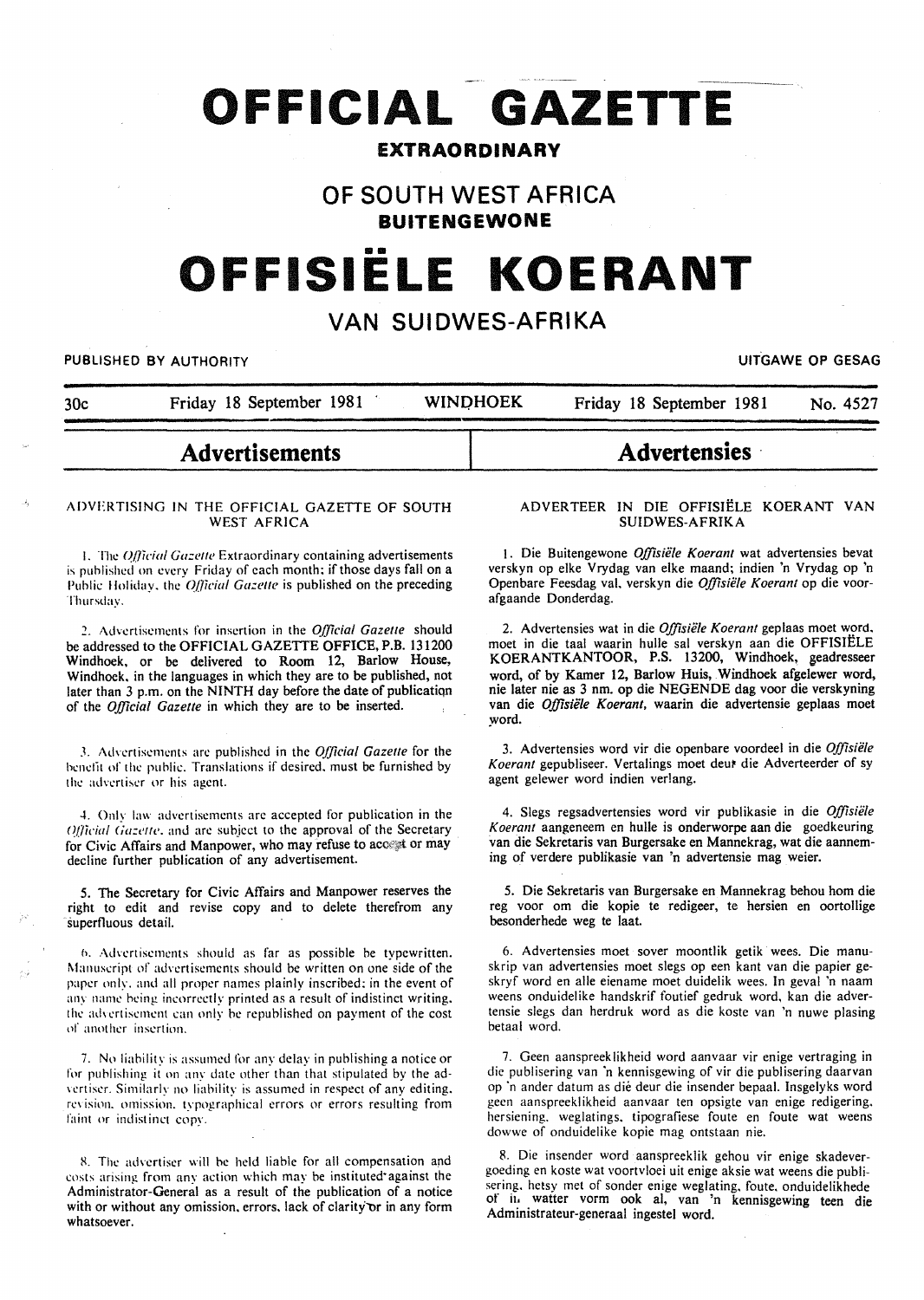9. The subscription for the *Official Gazette* is R 12,50 per annum, post free in this Territory and the Republic of South Africa, obtainable from Messrs. The Suidwes-Drukkery Limited, P.O. Box 2196, Windhoek. Postage must be prepaid by overseas subscribers. Single copies of the *Official Gazette* may be obtained from The Suidwes-Drukkery, Limited, P. 0. Box 2196, Windhoek, at the price of 30 c per copy. Copies are kept in stock for only two years.

10. The charge for the insertion of notices is as follows and is payable in the form of cheques, bills, postal or money orders:

#### LIST OF FIXED TARIFF RATES

| Standardised notices                                                                                                                                                                          | Rate per<br>insertion |
|-----------------------------------------------------------------------------------------------------------------------------------------------------------------------------------------------|-----------------------|
|                                                                                                                                                                                               | - R                   |
| Administration of Estates Acts notices: Forms J. 297                                                                                                                                          |                       |
|                                                                                                                                                                                               | 2,00                  |
|                                                                                                                                                                                               | 5,00                  |
|                                                                                                                                                                                               | 5,00                  |
| Change of name (four insertions)                                                                                                                                                              | 25,00                 |
|                                                                                                                                                                                               | 6,00                  |
| Insolvency Act and Company Acts notices: J 28, J 29,                                                                                                                                          | 4,00                  |
| N.B. - Forms 2 and 6 - additional statements ac-<br>cording to word count table, added to the basic<br>tariff.                                                                                |                       |
|                                                                                                                                                                                               | 2,00                  |
| Naturalisation notices (including a reprint for the ad-                                                                                                                                       |                       |
|                                                                                                                                                                                               | 2.00                  |
| Slum Clearance Court notices, per premises                                                                                                                                                    | 4.00                  |
| Third party insurance claims for compensation<br>Unclaimed moneys - only in the extraordinary<br>Official Gazette, closing date 15 January (per en-                                           | 2.50                  |
| try of "name, address and amount")                                                                                                                                                            | 0,80                  |
| Non-standardised notices                                                                                                                                                                      |                       |
| Company notices:                                                                                                                                                                              |                       |
| Short notices: Meetings, resolutions, offer of com-<br>promise, conversion of company, voluntary<br>windings-up: closing of transfer or members'<br>registers and/or declaration of dividends | 11.00                 |
| Declaration of dividend with profit statements, in-<br>Long notices: Transfers, changes with respect to                                                                                       | 25,00                 |
| shares or capital, redemptions, resolutions, volun-                                                                                                                                           |                       |
|                                                                                                                                                                                               | 37,00                 |
| Liquidator's and other appointees' notices<br>Liquor Licence notices (in extraordinary Gazettes,<br>viz. June/Tvl, November/Cape, January/O.F.S.,                                             | 7.00                  |
| April/Natal), per bilingual application                                                                                                                                                       | 7,00                  |
| Orders of the Court:                                                                                                                                                                          |                       |
| Provisional and final liquidations or sequestra-                                                                                                                                              | 14,00                 |
| Reductions or changes in capital mergers, offer of                                                                                                                                            | 37,00                 |
| Judicial managements, curator bonis and similar                                                                                                                                               |                       |
|                                                                                                                                                                                               | 37,00                 |
|                                                                                                                                                                                               | 4,00                  |
| Supersessions and discharge of petitions (J 158)                                                                                                                                              | 4,00                  |
| Sales in execution and other public sales:                                                                                                                                                    |                       |
|                                                                                                                                                                                               | 18,00                 |
| Public auctions, sales and tenders:                                                                                                                                                           |                       |
|                                                                                                                                                                                               | 6,00                  |
|                                                                                                                                                                                               | 15,00                 |

9. Die jaarlikse intekengeld op die *Offisiele Koerant* is RI2.50 posvry in hierdie Gebied en die Republiek van Suid-Afrika, verkrygbaar by die here Die Suidwes-Drukkery Beperk, Posbus 2196, Windhoek. Oorsese intekenaars moet posgeld vooruit betaal. Enkel eksemplare van die *Offisiele Koerant* is verkrygbaar van die here Die Suidwes-Drukkery Beperk, Posbus 2196, Windhoek, teen 30c per eksemplaar: Eksemplare word vir slegs twee jaar in voorraad gehou.

10. Die koste vir die plasing van kennisgewings is soos volg en is betaalbaar by wyse van tjeks, wissels, pos- of geldorders:

#### LYS VAN VASTE TARIEWE

| Gestandaardiseerde kennisgewings                                                                                                                                                                  | Tarief per<br>plasing |
|---------------------------------------------------------------------------------------------------------------------------------------------------------------------------------------------------|-----------------------|
|                                                                                                                                                                                                   | R                     |
|                                                                                                                                                                                                   | 6,00                  |
|                                                                                                                                                                                                   | 5,00                  |
| Boedelwettekennisgewings: Vorms J. 297, J. 295, J.                                                                                                                                                |                       |
|                                                                                                                                                                                                   | 2.00                  |
| Derdeparty-assuransie-eise om skadevergoeding<br>Insolvensiewet- en maatskappywettekennisgewings: J                                                                                               | 2,50                  |
|                                                                                                                                                                                                   | 4.00                  |
| L.W. - Vorms 2 en 6 - bykomstige verklarings<br>volgens woordetal-tabel, toegevoeg tot die basiese<br>tarief.                                                                                     |                       |
| Naamsverandering (vier plasings)<br>Naturalisasiekennisgewings (insluitende 'n herdruk vir                                                                                                        | 25,00                 |
|                                                                                                                                                                                                   | 2.00                  |
| Onopgeëiste geld - slegs in die buitengewone Offi-                                                                                                                                                |                       |
| siële Koerant, sluitingsdatum 15 Januarie (per in-                                                                                                                                                |                       |
| skrywing van "naam, adres en bedrag")                                                                                                                                                             | 0.80                  |
|                                                                                                                                                                                                   | 5.00                  |
| Slumopruimingshofkennisgewings, per perseel                                                                                                                                                       | 4,00                  |
| Verlore lewensversekeringspolisse                                                                                                                                                                 | 2.00                  |
| Nie-gestandaardiseerde kennisgewings<br>Dranklisensie-kennisgewings (in buitengewone Offi-<br>siële koerante, t.w. Junie/Tvl. November/Kaap,<br>Januarie/O.V.S., April/Natal) per tweetalige aan- |                       |
|                                                                                                                                                                                                   | 7,00                  |
| Geregtelike en ander openbare verkope:                                                                                                                                                            |                       |
|                                                                                                                                                                                                   | 18.00                 |
| Openbare veilings, verkope en tenders:                                                                                                                                                            |                       |
|                                                                                                                                                                                                   | 6.00                  |
|                                                                                                                                                                                                   | 15.00                 |
| Handelsmerke in Suidwes-Afrika                                                                                                                                                                    | 23.00                 |
| Likwidateurs en ander aangesteldes se kennisgewings                                                                                                                                               | 11.00<br>7,00         |
|                                                                                                                                                                                                   |                       |
| Maatskappykennisgewings:                                                                                                                                                                          |                       |
| Kort kennisgewings: Vergaderings, besluite, aan-                                                                                                                                                  |                       |
| bod van skikking, omskepping van maatskappy,                                                                                                                                                      |                       |
| vrywillige likwidasies, ens.; sluiting van oordrag-                                                                                                                                               |                       |
| of lederegisters en/of verklarings van dividende                                                                                                                                                  | 11.00                 |
| Verklaring van dividende met profytstate, notas in-                                                                                                                                               |                       |
|                                                                                                                                                                                                   | 25.00                 |
| Lang kennisgewings: Oordragte, veranderings met                                                                                                                                                   |                       |
| betrekking tot aandele of kapitaal, aflossings, be-                                                                                                                                               |                       |
| sluite, vrywillige likwidasies                                                                                                                                                                    | 37.00                 |
| Orders van die Hof:                                                                                                                                                                               |                       |
| Voorlopige en finale likwidasies of sekwestrasies                                                                                                                                                 | 14.00                 |
| Verlatings of veranderings in kapitaal, samesmel-                                                                                                                                                 |                       |
| tings, aanbod van skikking                                                                                                                                                                        | 37,00                 |
| Geregtelike besture, kurator bonis en soortgelyke                                                                                                                                                 |                       |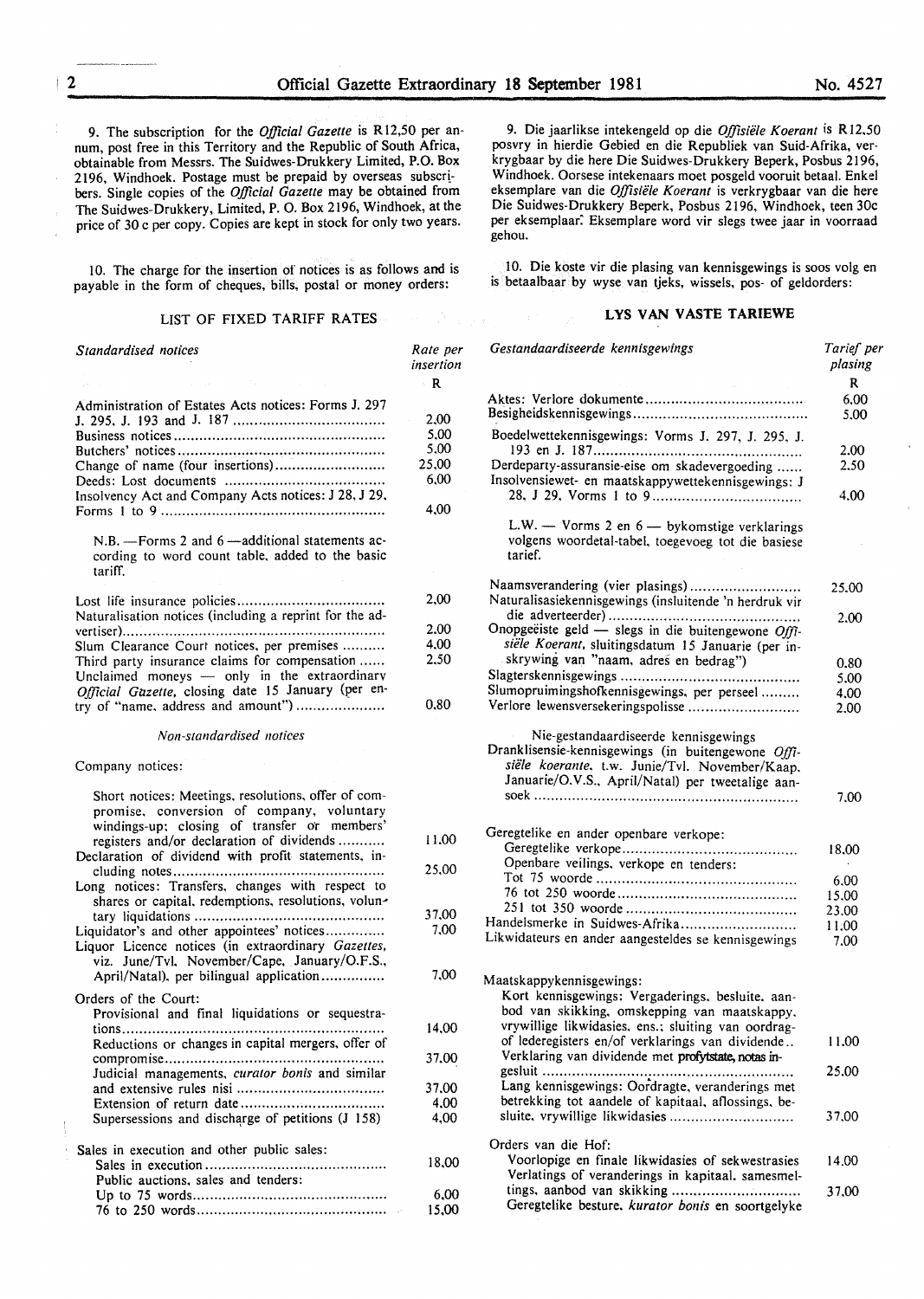|                                  | 23,00 |
|----------------------------------|-------|
| Trade marks in South West Africa | 11.00 |

# Vorm/Form J 187

# LIQUIDATION AND DISTRIBUTION ACCOUNTS IN DECEASED ESTATES LYING FOR INSPECTION

In terms of section 35(5) of Act 66 of 1965, notice is hereby given that copies of the liquidation and distribution accounts (first and final, *unless otherwise stated)* in the estates specified below will be open for the inspection of all persons interested therein for a period of 21 days (or shorter or longer *if specially stated)* from the date speculed or from the date of publication hereof, whichever may be the later, and at the offices of the Masters and Magistrates as stated.

Should no objection thereto be lodged with the Masters concerned during the specified period, the executors will proceed to make payments in accordance with the accounts.

144/81 - CLOETE Adam Windhoek Volkskas SWA/Namibië Beperk, Pretoria

286/81 - TRUTER Hugo Johannes 971123 5008 00 3 Potgieter Tehuis, Windhoek Windhoek Volkskas Beperk Pretoria 285/81 - KRUGER Jacob Casper 120831 5021 00 4 Hoof-

straat Nr. 4 Omaruru Lambertus Susanna Kruger 200216 0009 00

#### Vorm/Form J 193 NOTICE TO CREDITORS IN DECEASED ESTATES

All persons having claims against the estates mentioned below are hereby called upon to lodge their claims with the executors concerned, within 30 days (or otherwise as indicated) calculated fromthe date of publication hereof. The information is given in the following order: Estate number, surname and christian names, date of birth, identity number, last address, date of death; surviving spouse's names, surname date of birth and identity number; name and address of executor or authorised agent, period allowed for lodgement of claims if *other than* 30 *days.* 

 $320/81$  - MEERHOLZ Wilhlem Augustus Julius 22 03 1894 940322 5006 00 3 Okakarara Distrik Otjiwarongo 19 07 1981 E.R. van Wyk p/a Posbus 265 Otjiwarongo 9000 30 dae Windhoek SWA

362/81 - PRETORIUS Paul 31 12 1896 961231 5005 00 2 Rossinistraat 7 Windhoek 15 08 1981 Barclays-Nasionale Bank Beperk Windhoek

375/81 - VERMAAK Salmon Cornelius Johannes 24 04 1924

|                                                    | 37,00 |
|----------------------------------------------------|-------|
|                                                    | 4.00  |
| Tersydestellings en afwysings van petisies (J 158) | 4.00  |

#### LIKWIDASIE- EN DISTRIBUSffiREKENING IN BESTORWE BOEDELS WAT TER INSAE LÊ

Ingevolge artikel 35(5) van Wet 66 van 1965, word hierby kennis gegee dat duplikate van die likwidasie- en distribusierekenings (eerste en finale, *tensy anders vermeld)* in die boedels hieronder vermeld, in die kantore van die Meesters en Landdroste soos vermeld en gedurende 'n tydperk van 21 dae (of korter of Ianger *indien spesiaal vermeld)* vanaf gemelde datums of vanaf datum van publikasie hiervan, as dit later is, ter insae lê van alle persone wat daarby belang het.

lndien binne genoemde tydperk geen besware daarteen by die betrokke Meesters ingedien word nie, gaan die eksekuteurs oor tot die uitbetalings ingevolge gemelde rekenings.

I Omaruru Windhoek J.C. Kruger Windhoek

476/80 - BOTHA (gebore Straube) Ida Charlotte, 190805 0018 004, Plaas De Hoop Gobabis, S.W.A. Eerste en Finale Likwidasie- en Distribusierekening 18 September 1981, Windhoek, Gobabis - Dr Weder Kruger & Hartmann, Windhoek.

#### KENNISGEWING AAN KREDITEURE IN BESTORWE BOEDELS

Aile persone wat vorderinge het teen die boedels hieronder vermeld, word hierby versoek om hul vorderinge by die betrokke eksekuteurs en binne 'n tydperk van 30 dae (of andersins soos aangedui) gereken vanaf die datum van publikasie hiervan in te lewer. Die inligting word verstrek in die volgorde: Boedelnommer, familienaam en voorname, geboortedatum, persoonsnommer; laaste adres, datum oorlede; nagelate eggenoot(note) se name, familienaam, geboortedatum en persoonsnommer; naam en adres van eksekuteurs of gemagtigde agent, tydperk toegelaat vir lewering van vorderings *indien anders as* 30 *dae.* 

240424 5018 00 9 Gobabis 23 Julie 1981 Vermaak Hester Maria Standard Bank SWA Beperk (Geregistreerde Handelsbank) Trustee Tak Posbus 2164, Windhoek 30 dae Windhoek Suidwes-Afrika

335/81- FRICKE Anna Luise 26 03 1894 940326 0001 00 0 Plaas "Okakoara" Distrik Karibib 27 07 1981 Barclays-Nasionale Bank Beperk Windhoek

-·-"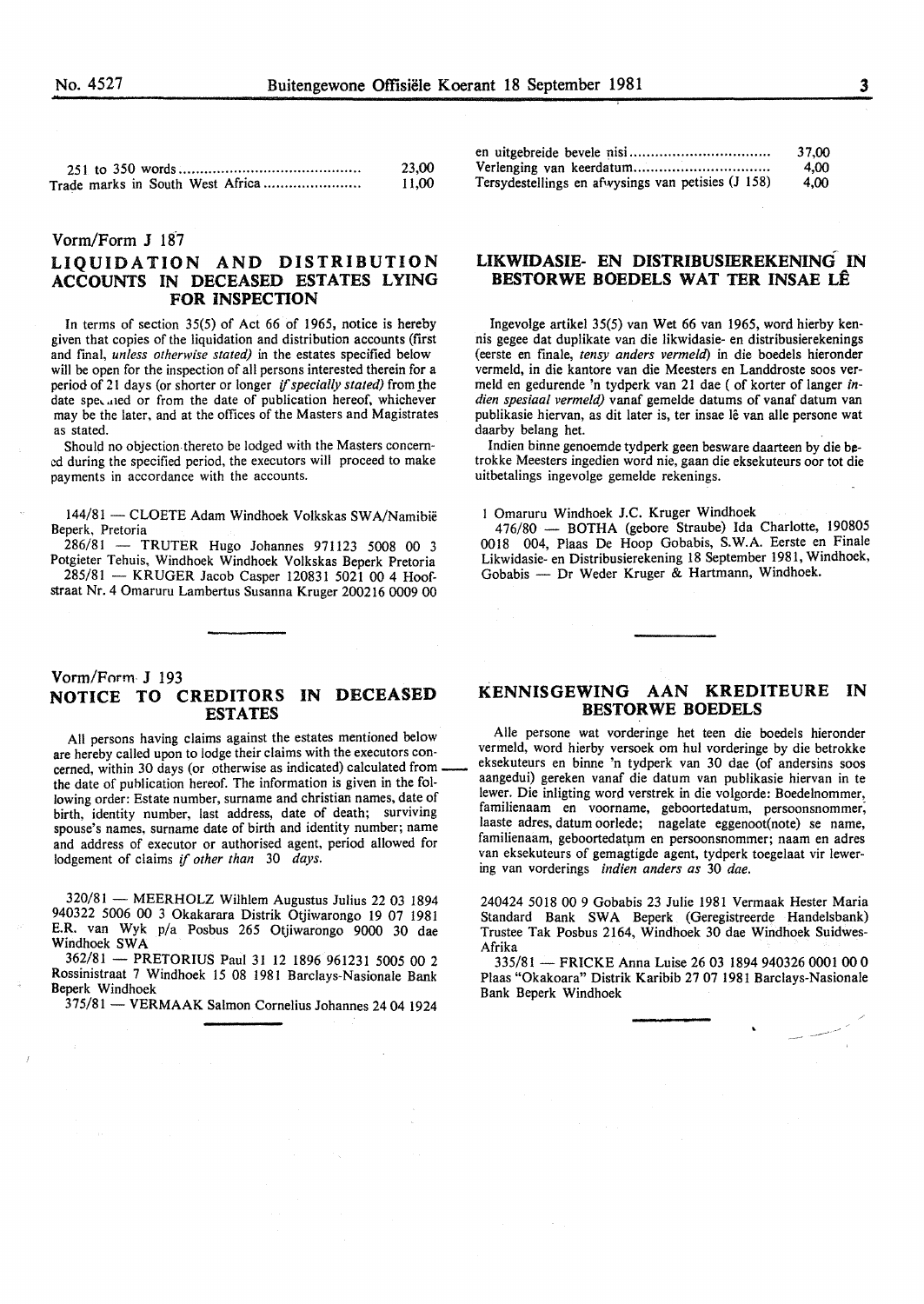Vorm/Form No. 517

# NOTICE TO CREDITORS IN DECEASED ESTATES

All persons having claims against the estates specified in the schedule, are called upon to lodge their claims with the executors concerned within a period of 30 days (or otherwise as indicated) from the date of publication hereof.

373/81 - STANDER Albertha Magdalena Johanna Catharina 29 10 1911 111029 0010 00 4 Okahandja 13 08 1981 Standard Bank SWA Ltd Windhoek 30 Dae Windhoek S.W.A.

#### KENNISGEWING AAN KREDITEURE IN BESTORWE **BOEDELS**

Alle persone wat vorderinge het teen die boedels in die bylae vermeld, word versoek om sodanige vorderings binne 'n tydperk van 30 dae (of andersins soos aangedui) vanaf die datum van publikasie hiervan by die betrokke eksekuteurs in te lewer.

376/81 -WERNER Ella Elsina-Ida 25 09 1887 870925 0002 00 I Outjo 09 08 1981 Standard Bank SW A Ltd Windhoek 30 Dae Windhoek S.W.A.

371/81 - NOELLE Kurt Heinz 22 10 1927 271022 5041 00 5 Okahandja 02 08 1981 Stimdard Bank SW A Ltd Windhoek 30 dae Windhoek S.W.A.

# Vorm/Form 519

#### LIQUIDATION AND DISTRIBUTION ACCOUNT IN DE-CEASED ESTATE LYING FOR INSPECTION

In terms of section 35 (5) of Act 66 of 1965 notice is hereby given that the liquidation and distribution account in the Estate specified in the Schedule will be open for the inspection of all persons interested therein for a period of 21 days fromt he date of publication hereof (or otherwise as indicated) at the offices of the Master of the Supreme Court and Magistrate, as stated.

Should no objection thereto be lodged with the Master during the specified period, the Executor will proceed to make payment in ac- cordance therewith.

275/81 - FERREIRA Jacobus 400805 5004 QO 5 Mariental Eerste en Finale Likwidasie- en Distribusierekening Ferreira Nola Kathleen 18 September 1981 Windhoek Mariental Standard Bank SWA Bpk Windhoek

355/81 - ERASMUS Anna Susanna Salomina 940422 0003 00 3 Windhoek Eerste en Finale Likwidasie en Distribusierekening 18 September 1981 Windhoek Standard Bank SWA Bpk Windhoek

#### Vorm/Form 4

#### LIQUIDATION ACCOUNTS AND PLANS OF DISTRIBUTION OR CONTRIBUTION IN SEQUESTRATED ESTATES OR COMPANIES BEING WOUND UP

Pursuant to section 108 (2) of the Insolvency Act, 1936, section 136 (2) of the Companies Act, 1926, and section 406 (3) of the Companies Act, 1973, notice is hereby given that the liquidation account and plans of distribution or contribution in the estates or the companies mentioned below will lie open for inspection by creditors or contributories at the offices of the Masters and the Magistrates stated therein, for a period of 14 days, or for such a period as stated therein, from the dates mentioned below or from the date of publication hereof, whichever may be the later date.



Ingevolge artikel 35 (5) van Wet 66 van 1965 word hierby kennis gegee dat die likwidasie- en distribusierekening in die Boedel in die Bylae vermeld in die kantore van die Meester van die Hooggeregshof en Landdros soos vermeld vir 'n tydperk van 21 dae vanaf die datum van publikasie hiervan (of andersins soos aangedui) ter insae sal lê vir alle persone wat daarby belang het.

Indien geen besware daarteen by die Meester binne die gemelde tydperk ingedien word nie, sal die eksekuteur tot uitbetaling daarvolgens oorgaan.

306/81 - WILLERS Catharina Maria 950221 0002 00 8 Aranos Eerste en Finale Likwidasie en Distribusierekening 18 September 1981 Windhoek Aranos Standard Bank SWA Bpk Windhoek

'344/81 - TIRRONEN Toivo Emil Elim Owambo First and Final Liquidation and Distribution Account Tirronen Tynne Ester 18 September 1981 Windhoek Oshakati Standard Bank SW A Limited Windhoek

#### LIKWIDASIE-, DISTRIBUSIE OF KONTRIBU-SIEREKENINGS IN GESEKWESTREERDE BOEDELS OF MAATSKAPPYE IN LIKWIDASIE

Ingevolge artikel 108 (2) van die Insolvensiewet, 1936, artiket 136 (2) van die Maatskappywet; 1926, en artiket 406 (3) van die Maatskappywet, !973, word hierby kennis gegee dat die likwidasie-, distribusie- of kontribusierekenings in die boedels of die maatskappye, na gelang van die geval, hieronder vermeld ter insae van skuldeisers of kontribuante sal lê op die kantore van die Meesters en Landdroste daarin genoem, gedurende 'n tydperk van 14 dae, of die tydperk wat daarin vermeld is, vanaf die datum hieronder vermeld of vanaf die datum van publikasie hiervan, watter datum ook al die laaste is.

W5/80 - INSOLVENT ESTATE W.J. Pienaar Second & Final liquidation & Distritution Account At the Office of the Master of the Supreme Court Windhoek, and at the Offices of the Magistrate of Tsumeb for a period of 14 days as from 18th September 1981 I.R. McLaren Trustee Trust & Mining Co (Pty) Ltd Windhoek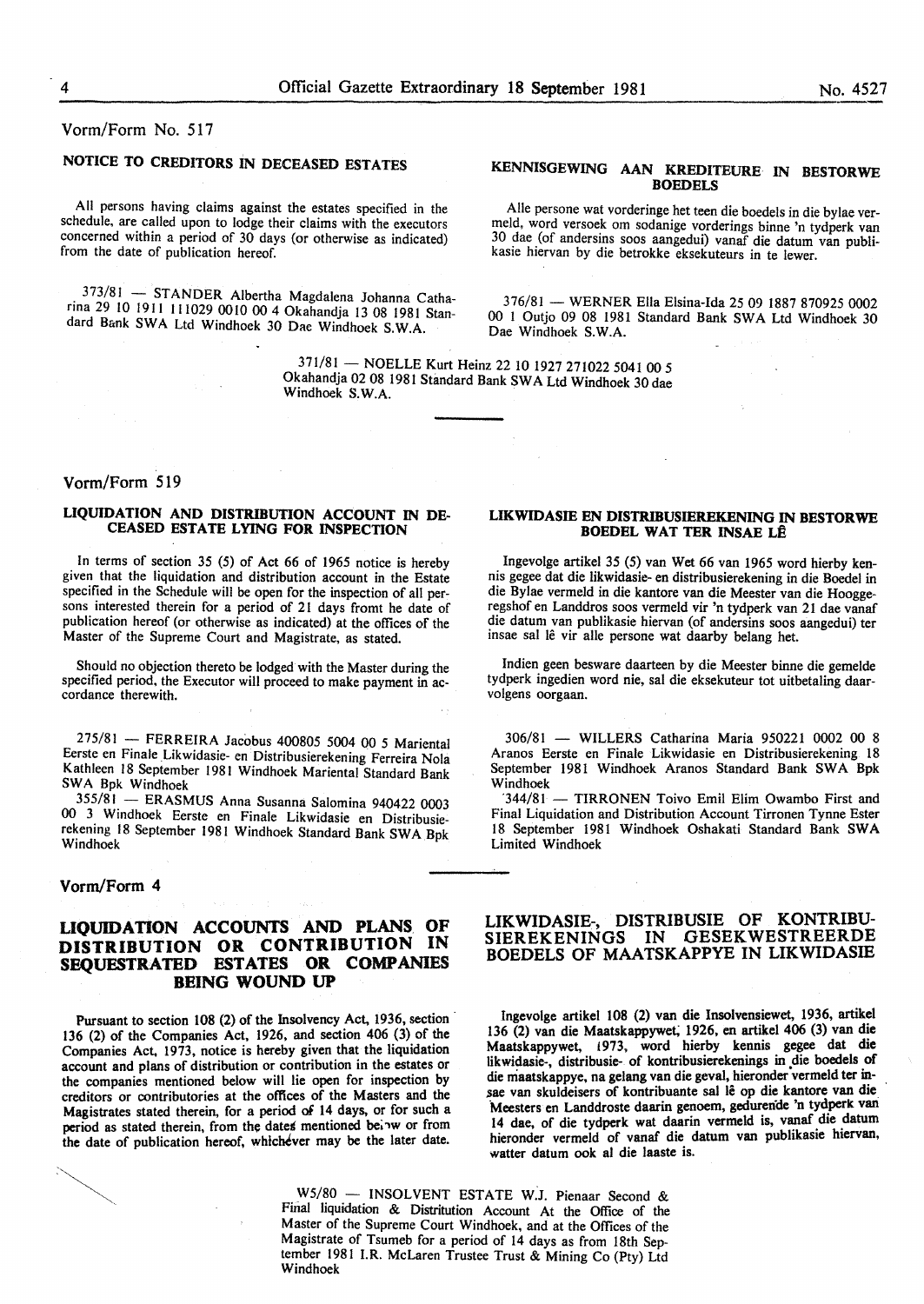#### Vorm/Form 2

## MEETING OF CREDITORS IN SEQUESTRATED ESTATES OR COMPANIES BEING WOUND UP

Pursuant to sections 41 and 42 of the Insolvency Act, 1936, sections 179 and 182 of the Companies Act, 1926, and sections 339 and 366 of the Companies Act, 1973, notice is hereby given that a meeting of creditors will be held in the sequestrated estate or companies being wound up mentioned below, indicating the number of estate/company; the name and description of estate/company; the date, hour and place of meeting and the purpose of meeting.

Meetings in a place in which there is a Master's Office, will be held before the Master; elsewhere they will be held before the Magistrate.

W1/81 - INSOLVENT ESTATE C.J. Thys Wednesday 30th September 1981 at 10.00 a.m. before the Master of the Supreme Court, Windhoek Proof of Claims Security Trust SWA (Pty) Ltd Windhoek

#### Vorm/Form 3

# EXTENSION OF TIME WITHIN WHICH TO LODGE LIQUIDATION ACCOUNTS AND PLANS OF DISTRIBUTION OR CONTRIBUTION IN SEQUESTRATED ESTATES OR COMPANIES BEING WOUND UP

Pursuant to section 109(1) of the Insolvency Act, 1936, and section 135 (1) (c) of the Companies Act, 1926, notice is hereby given that after the expiration of a period of 14 days as from the date of publication hereof, it is the intention of the trustees or liquidators, as the case may be, of the sequestrated estates or companies being wound up mentioned below, to apply to the respective Masters for an extension of time, as specified below, within which to lodge liquidation accounts and plans of distribution or contribution.

#### BYEENKOMS VAN SKULDEISERS IN GESEKWESTREERDE BOEDELS MAATSKAPPYE IN LIKWIDASIE OF

lngevolge artikels 41 en 42 van die Insolvensiewet, 1936, artikels 179 en 182 van die Maatskappywet, 1926, en artikels 339 en 366 van die Maatskappywet, 1973, word hierby kennis gegee dat 'n byeenkoms van skuldeisers in die gesekwestreerde boedels of maatskappye in likwidasie hieronder vermeld, gehou sal word met aanduiding van die nommer van boedel/maatskappy; die naam en beskrywing van boedel/maatskappy; die datum, uur en plek van byeenkoms en die doe! van byeenkoms.

In 'n plek waarin 'n kantoor van 'n Meester is, word die byeenkoms voor die Meester gehou en in ander plekke voor die Landdros.

W14/80 - INSOLVENT ESTATE T.L. Liebenberg t/a Otjiwarongo Meubelmark Wednesday 30th September 1981 at 10.00 a.m. before the Master of the Supreme Court, Windhoek Proof of Claims Security Trust SWA (Pty) Ltd Windhoek

# VERLENGING VAN TERMYN VIR INDIENING VAN LIKWIDASIE-, DISTRIBUSIE- OF KONTRI-BUSIEREKENINGS IN GESEKWESTREERDE BOEDELS OF MAATSKAPPYE IN LIKWIDASIE

Ingevolge artikel 109(1) van die Insolvensiewet, 1936, en artikel 135(1) (c) van die Maatskappywet, 1926, word hierby kennis gegee dat kurators of likwidateurs van die gesekwestreerde boedels of maatskappye in likwidasie, na gelang van die geval hieronder vermeld voornemens is om na afloop van 'n termyn van 14 dae vanaf die datum van die publikasie hiervan, die betrokke Meesters om 'n verlenging van die termyne hieronder genoem, vir die indiening van likwidasie-, distribusie- of kontribusierekenings te versoek.

W25/79 - SUIDWES BETONPRODUKTE (EDMS) BPK (In Liquidation.) I.R. McLaren Joint Liquidator Trust & Mining Co (Pty) Ltd P.O. Box 82 Windhoek 9000 O.F.C. Herrigel Joint Liquidator Security Trust SWA (Pty) Ltd P.O. Box 3599 Windhoek 9000 Appointed on 2nd November 1979 May 1981 Five months Master of the Supreme Court Windhoek Trust &. Mining Co (Pty) Ltd Windhoek

#### Vorm/Form 5

# PAYMENT OF DIVIDENDS AND COLLECTION OF CONTRIBUTIONS IN SEQUESTRATED ESTATES OR COMPANIES BEING WOUND UP

The liquidation accouns and plans of distribution or contribution in the sequestrated estates or companies being wound up, as the case may be, mentioned below having been confirmed on the date therein mentioned; notice is hereby given, pursuant to section 113 (I) of the Insolvency Act, 1936, section 139 (2) of the Companies Act, 1926, and section 409(2) of the Companies Act, 1973, that dividends are in the course of payment or contributions are in the course of collection in the said estates or companies as set forth below and that every creditor liable to contribution is required to pay to the trustee or liquidator the amount for which he is liable at the address mentioned below.

The particulars are given in the following order: Number of estate/company; name and description of estate/company; date when account confirmed; whether a dividend is being paid or contribution being collected, or both, and name and address of trustee or liquidator.

W7/80- INSOLVENT ESTATE Martin Neib 1981 08 20 Dividend being paid O.F.C. Herrigel Trustee Security Trust SWA (Pty) Ltd Windhoek

# UITKEER VAN DIVIDENDE EN INSAMELING VAN KONTRIBUSIES IN GESEKWESTREERDE BOFDELS OF MAATSKAPPYE IN LIKWIDASIE

N ademaal die likwidasierekenings en distribusie- of kontribusierekenings in die gesekwestreerde boedeis of maatskappye in likwidasie, na gelang van die geval, hieronder vermeld op die ..atums daarin, wermeld, bekragtig is, word hierby ingevolge artikel 113 (I) van die Insolvensiewet, 1936, artike1139 (2) van die Maatskappywet, 1926, en artikel 409 (2) van die Maatskappywet, 1973 kennis gcgee dat uitbetaling van dividende of insameling van kontribusies aan die gang is in genoemde boedels of maatskappye soos hieronder uiteengesit en dat elke kontribusiepligtige skuldeiser die bedrag deur hom verskuldig by die adres hieronder genoem aan die kurator of likwidateur moet betaal.

Die besonderhede word verstrek in die volgorde: Nommer van boedel/maatskappy; naam en beskrywing van boedel/maatskappy; datum waarop rekening bekragtig is; of 'n dividend uitgekeer of 'n kontribusie ingevorder word, of beide, en naam en adres van kurator of likwidateur.

W18/78 - QUICKBETON (PTY) LTD (In Liquidation) 1981 08 20 Dividend being paid O.F.C. Herrigel Liquidator Security Trust SWA (Pty) Ltd Windhoek